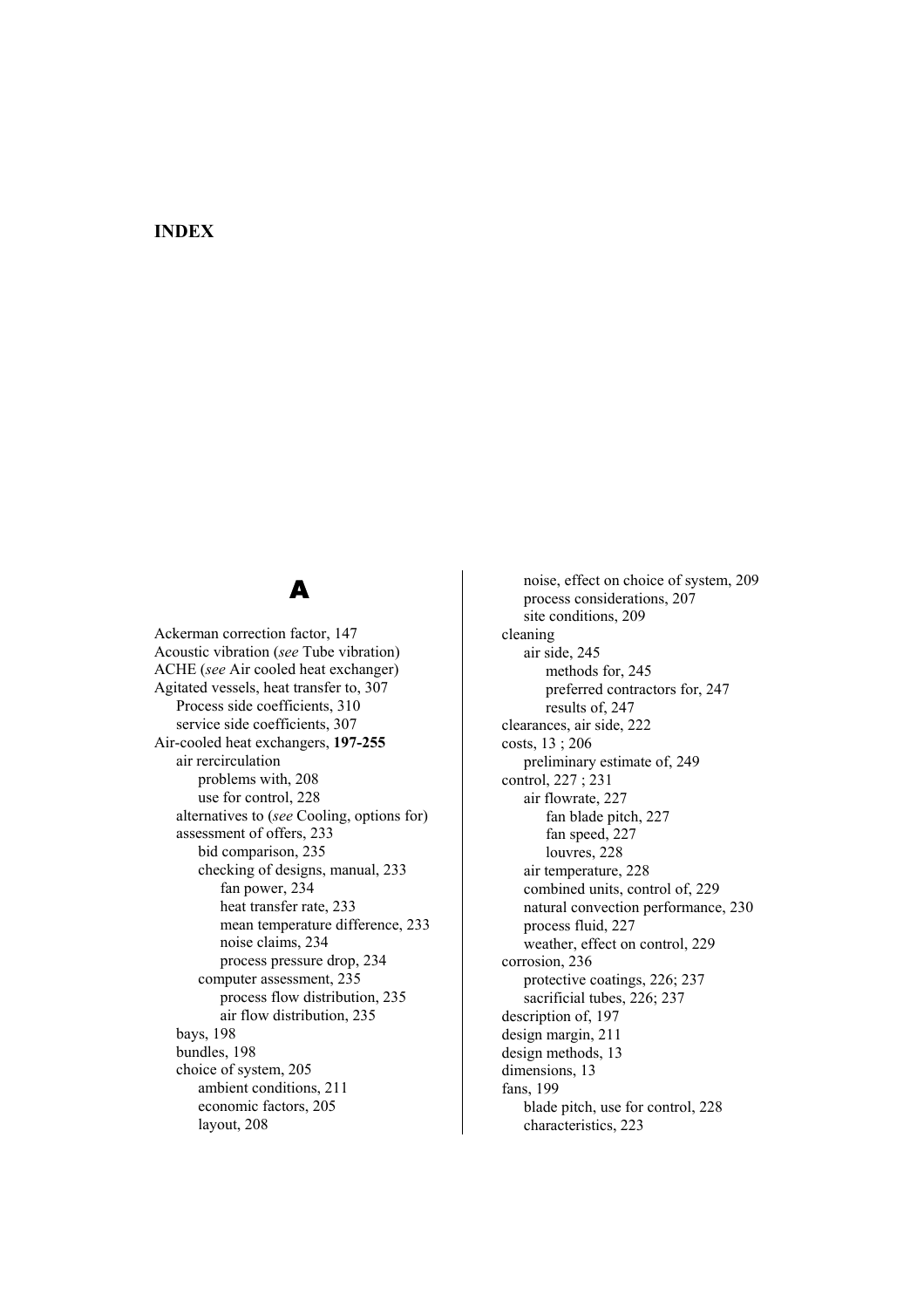use for air flow measurement, 243 maintenance of, 247 fan drives, 199 ; 223 maintenance of, 247 variable speed, 227 maintenance of, 247 finned tube for corrosion, 219 dimensions, 222 eliptical finned tubing, 221 temperature limitations, 222 types, 219 fire relief, 230 assessment of necessity for, 230 heat input estimation of, 232 means of reduction, 232 required relief rate, 232 forced draft arrangement, 200 ; 225 fouling, 12 air side, 225 ; 235 process side, suggested values for preliminary sizing, 250 headers, 198 ; 223 tubeside access for maintenance, 248 heat balance, use for air flow measurement, 244 induced draft arrangement, 200 ; 225 inspection maintenance & repairs, 12 louvres, 200 use for control, 228 maintenance, mechanical, 247 fans, 248 fan drives, 248 tubeside access for, 248 maldistribution in, 238; 240 manifolds, 200 materials of construction, 12 ; 218 natural convection performance, 230 noise, 209 ; 223 ; 245 operating limitations, 12 options for cooling (*see* Cooling, options for) performance testing, 237 air side measurements, 240 air flow, 241 anemometer method, 241 fan characteristics, 243 heat balances, 243 tracer method, 242

 air humidity, 244 pressure measurements, 244 temperatures, 240 maldistribution process flow, 239 mechanical checks, 239 noise, 244 preparation for, 239 plenum chambers, 198 ; 200 pressure drop, process, 213 pressure relief (*see* Fire relief) safety & reliability, 12 size, estimation of, 249 specification, 211 altitude, effect on design of, 214 ambient conditions for design, 213 air temperature, 213 frequency charts for, 215-217 variation over the day, 218 arrangement, 224 design margins, 211 economic factors, 226 fouling, 225 noise, specification for design, 223 physical properties, 214 pressure drop, 213 standard specifications, 218 thermal duty, 211 steam coils, 200 ; 207 ; 228 suitability, 200 terminology, 197 types of duty, 12 weather, effect on control, 229 'winterization', 229 Alfa-Laval, 16 ;137 Anemometer, use for air flow measurement in ACHE, 241 Annular distributor in shell & tube exchanger (*see* Vapour belt) Area ratio (*see* Thermal design margin) ASME VIII pressure vessel code, 164 ASME standard flange dimensions, 173 Aspentech, 43 ; 44 Available duty method for fouling resistance, 110

#### B

B-Jac, 44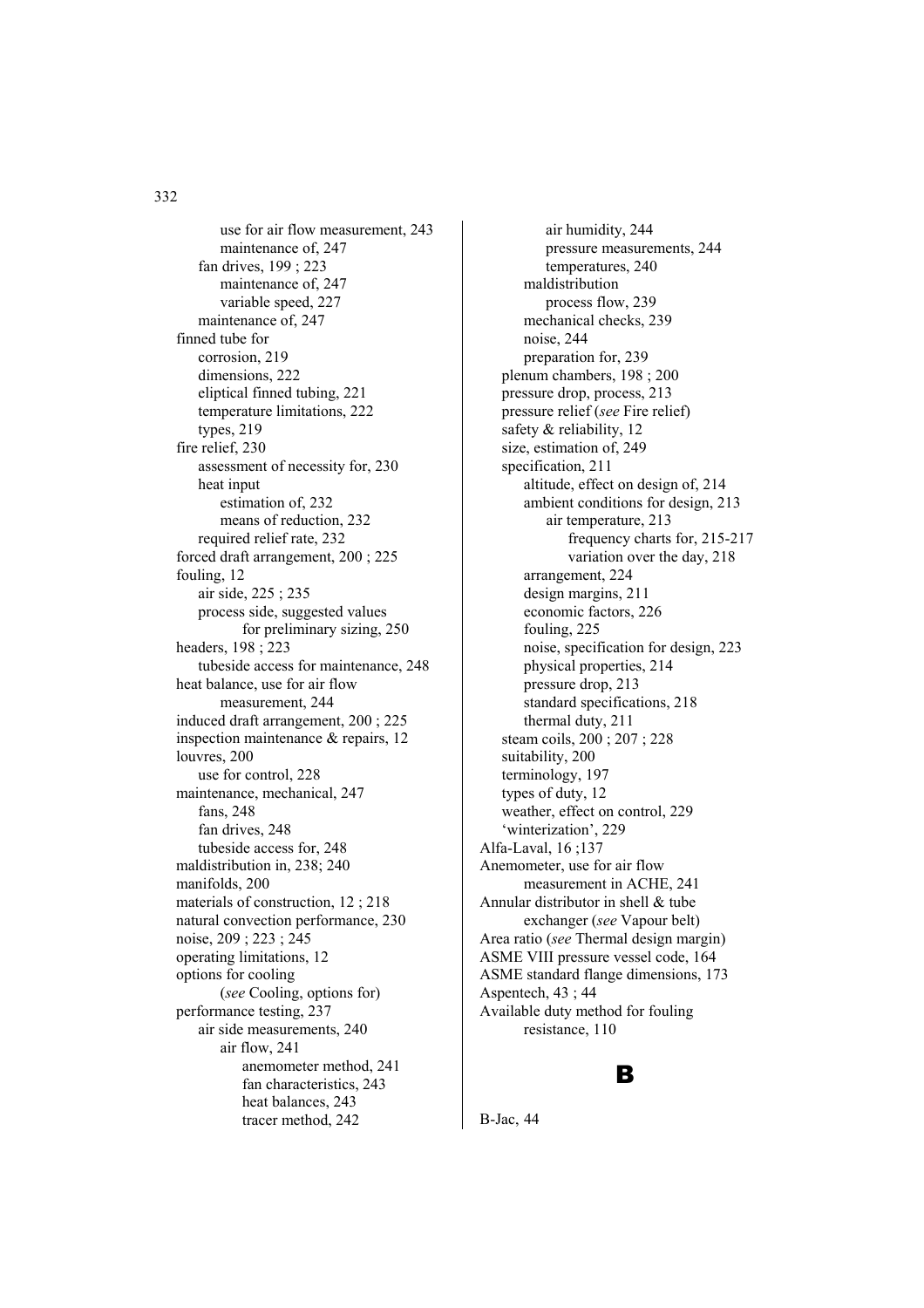Baffles shell and tube exchangers, 2 double segmental, 194 leakage in shell-side flow, 158 ; 167 ; 168 longitudinal, 158 ; 283 pitch, 167 ; 169 ; 171 effect on vibration, 188 ; 189 ; 190 ; 194 rod, 33 ; 192 Banks of tubes (*see* Tube banks) Batch systems cooling water treatment for, 291 heating and cooling of, **299-330** cases covered, 299 development of method, 302 ; 312 existing system performance, 305 new system design, 306 Bavex' exchanger (*see* Plate heat exchangers, welded/brazed) Bell & Ghally method (*see* Silver/Bell & Ghally method) Bellows use of in fixed tubesheet exchangers, 157 for floating head, 160 Boilers (*see also* Reboilers) suggested design margin for, 76 Brazed plate exchanger (*see* Plate heat exchangers – welded/brazed) 'Brown Fintube' exchanger (*see* Double pipe exchanger) BS 5500, 164 ; 170 ; 173

# C

CFD (*see* Computational fluid dynamics) CHECKING option, 48 Cleaning (*see also* Fouling, Maintenance) air cooled heat exchangers – air side, 245 cooling water systems, 295 mechanical, 286 chemical, 286 Closed circuit cooling water systems, 270 ; 283 Coils, heat transfer to, 307 inside coefficient, 307 limpet, 308 coefficient for, 309 outside coefficient in agitated vessel, 310

Colburn & Hougen method, 127 ;**146-151** approach, 146 calculation of interface temperature, 146 calculation of zone changes, 149 condensate behaviour combined model, 148 separated model, 148 saturation calculations, 149 Colburn & Drew method, 127 Commissioning cooling water systems, 291 'Compabloc' exchanger *(see* plate heat exchanger -welded/brazed) Computational Fluid Dynamics use to predict heat transfer in agitated vessels, 311 Computer platforms, 45 Computer programs (*see* Software) Concentration factors, 290 Condensation condensate film resistance, 125 effect of vapour shear on, 125 differential, 123 film theory methods for, 127 fog formation in, 127 ; 149 heat transfer resistances in, 124 immiscible condensates, 64 integral, 123 non-equilibrium, 123 vapour-liquid equilibrium, 123 vapour film resistance, 125 film theory, 127 Silver/Bell & Ghally method, 125 Condensers air cooled heat exchangers as, 137 control, 115-123 methods, 119 boiling refrigerant, 120 condensing pressure, 120 condensing surface area, 122 coolant flow, 120 coolant temperature, 120 inert gas – use of, 120 system requirements, 116 coolant, choice of, 113 design margin for, 76 design of, 128 drainage of condensate, 130 inerts, handling of, 129 pressure drop, 129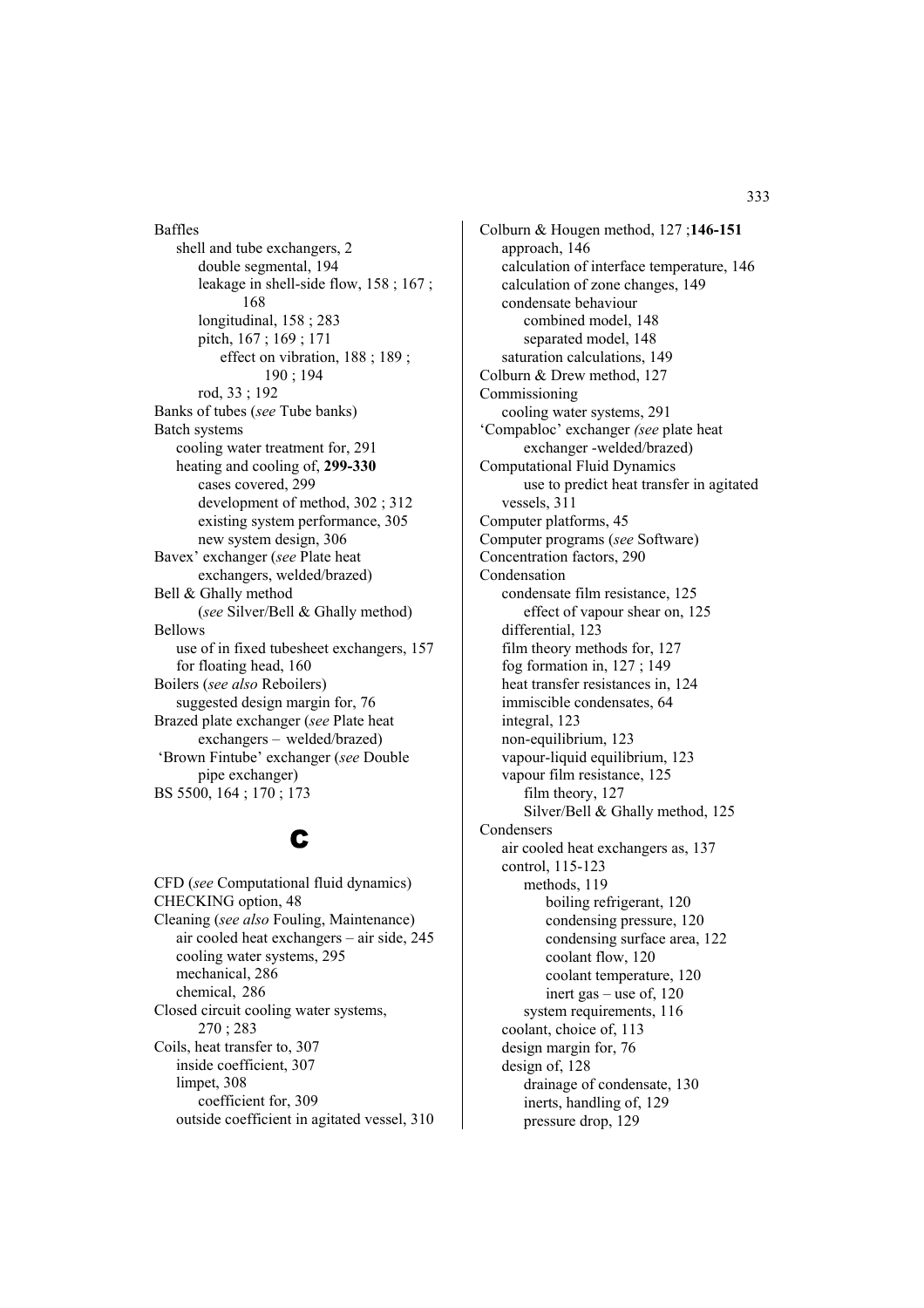vapour inlet design, 129 vapour velocities, 128 direct contact, 131 impingement plates, requirement for, 129 internal, 138 layout, 114 distillation column condensers, 114 process condensers, 114 maldistribution in, 130 plate heat exchangers as, 13 ;138 plate-fin heat exchangers as, 22 ; 138 refluxing systems, 139 applications, 139 design of, 140 flooding, 142 thermal performance, 144 vapour-liquid equilibrium, 139 ; 144 geometry, 139 temperature-composition relationships in, 139 selection, 131 shell & tube, 133 shellside baffled, 136 crossflow, 135 use of extended surface, 136 subcooling in, 137 tubeside, 134 spiral plate, 137 **Control**  air cooled heat exchangers, 227 of cooling water treatment, 291 condensers, 120 distillation columns, 115 electric heaters, 34 vertical thermosyphon reboilers, 102 water cooled exchangers, 285 Cooling, options for, 113 ; 200 ACHE, direct use of, 205 ACHE, use of cooling water from, 204 choice of system, 205 (*see also* Air cooled heat exchangers, choice of system) dry cooling tower, use of water from, 204 evaporative cooling tower water, 203 direct contact, 201 raw water, use of, 201 ; 281 secondary coolant, use of, 202

Cooling towers acceptance testing of, 292 dry tower, 204 evaporative, 203 ; 272 design of, 273 cooling range, 274 packing, 274 performance curves, 276 re-cool temperature, 273 return temperature, 273 safety margins, 274 water distribution, 275 water rate, 274 wet bulb temperature, 273 instrumentation for, 287 maintenance, 296 operation of, 293 performance testing of, 293 air flow measurement, 293 water distribution, 294 Cooling water, **269-297** alternatives to, 200 ; 269 closed circuit systems, 270 water treatment for, 289 comparison with air as coolant, 205 commissioning of systems, 291 corrosion, 272 evaporative systems, 271 treatment for, 289 (see also Water treatment) fouling, 271 biofouling, 272 corrosion fouling, 271 effect on pressure drop, 281 resistances for design (*see* Fouling resistance for cooling water) scaling fouling, 271 sedimentation fouling, 271 temperature, effect of, 278 velocity, effect of, 278 ; 282 heat exchangers using, design of, 276 ; 277 (see also Shell & tube exchangers - design using cooling water) control, 285 recirculation for, 285 exchanger elevation, 282 fluid allocation, 276 inspection of, 295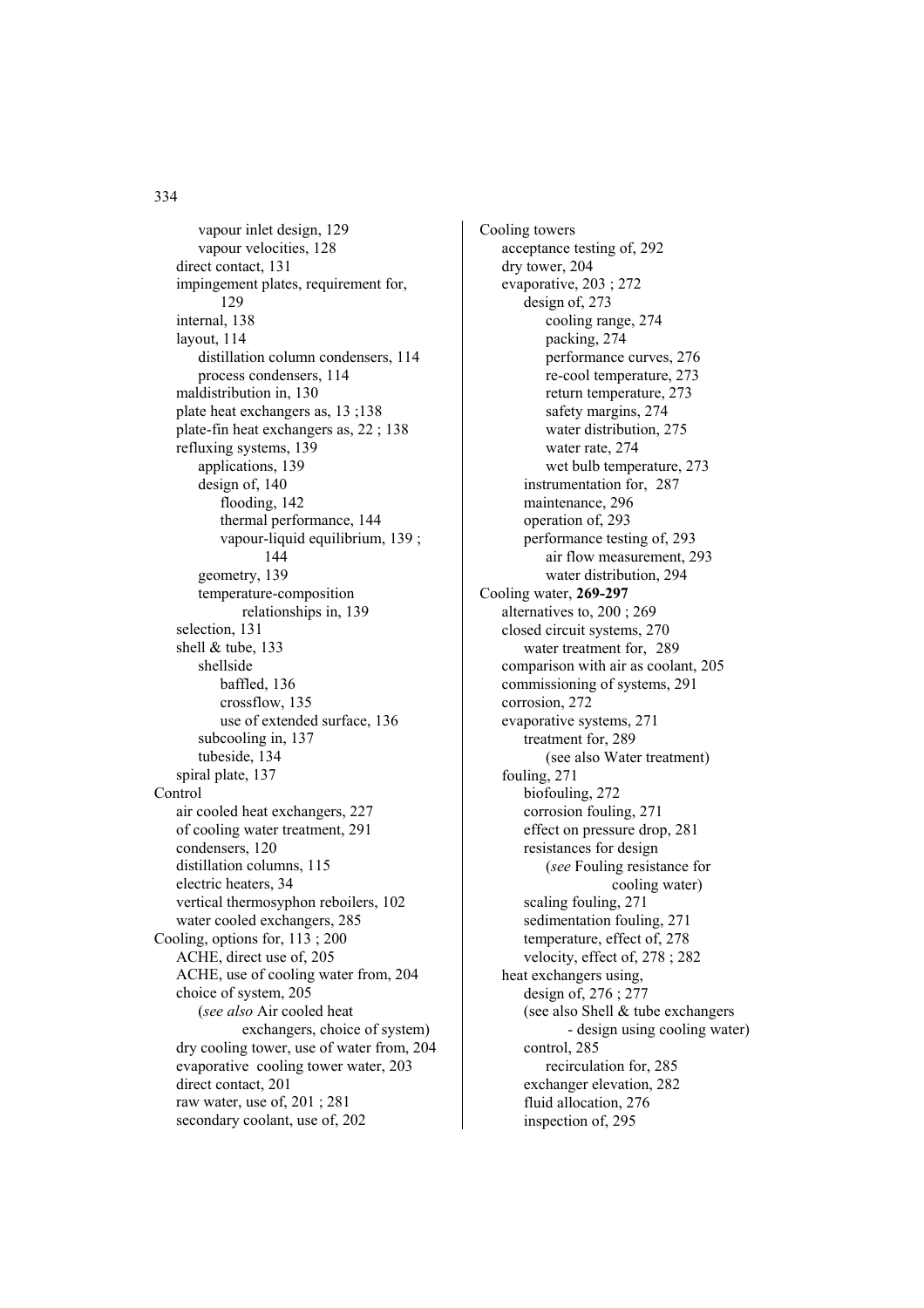instrumentation for, 288 operation of, 292 pressure testing, 292 water quality for, 276 materials of construction for, 272 ; 282 open circuit systems (see evaporative systems) problems as coolant, 271 quality of water, 276 raw water, direct use of, 270 system design (see Cooling water systems) temperature limits for, 278 treatment (*see* Water treatment) towns water, direct use of, 270 velocity, 282 Cooling water systems, **269-297**  commissioning of, 291 design of, 272 evaporative cooling tower (see Cooling tower, evaporative) maintenance, 295 cleaning, 295 operation, 292 pressure testing, water quality for, 291 pre-treatment, 292 spares, storage of, 296 Corrosion, 6 air cooled heat exchangers, 236 cooling water, 272 Costing of exchangers, 7 air cooled heat exchanger, 13 ; 206 ; 249-253 'compabloc', 29 double pipe exchanger, 32 electric heaters, 34 fired process heaters, 36 gasketed plate & frame, 15 graphite heat exchangers, 261 cubic block, 11 ; 261 cylindrical block, 10 printed circuit heat exchanger, 27 scraped surface heat exchanger, 25 shell and tube, 262 spiral plate heat exchangers, 18 Critical duties, 70 Critical velocity for vibration, 187 Crossflow condenser, 135 Cubic block graphite heat exchangers (see Graphite heat exchangers)

Cylindrical block graphite exchangers (see Graphite heat exchangers)

### D

Damping, mechanical, 185 ; 186 Delaware method for shellside heat transfer, 41 Dephlegmators (see Condensers – refluxing systems) Design codes, 163 Design margin (see Thermal design margin) Design methods (see also Rating), 6 air cooled heat exchanger, 13 'compabloc', 30 double pipe exchanger, 32 electric heaters, 34 fired process heaters, 37 gasketed plate & frame, 15 graphite heat exchangers cubic block, 11 cylindrical block, 10 plate-fin heat exchangers, 23 printed circuit heat exchanger, 26 scraped surface heat exchanger, 24 shell & tube exchangers, 9 spiral plate heat exchangers, 18 tube-in-duct, 19 welded/brazed plate – plate & frame, 27 DESIGN option, 48 Differential expansion in shell & tube exchangers, 159 Diffusion bonding, 22; 24 Diffusion coefficient, 146 Dimensions & weight, 7 air cooled heat exchanger, 13 'compabloc', 29 double pipe exchanger, 31 electric heaters, 33 fired process heaters, 36 gasketed plate & frame, 14 graphite heat exchangers cylindrical block, 10 cubic block, 11 plate-fin heat exchangers, 23 printed circuit heat exchanger, 26 scraped surface heat exchanger, 24 shell & tube exchangers, 9 spiral plate heat exchangers, 18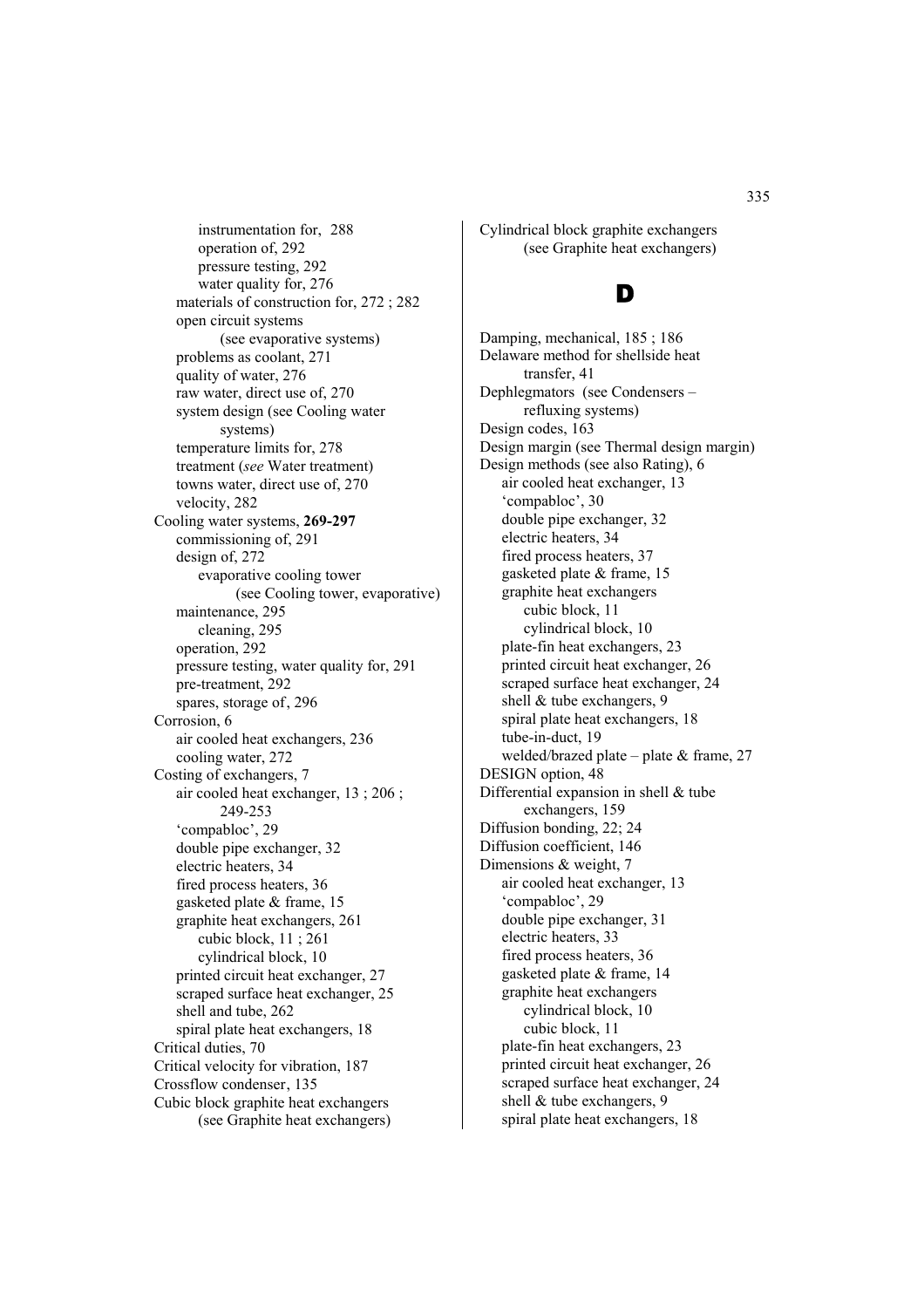tube-in-duct, 19 welded/brazed plate – plate  $&$  frame, 27 Direct contact condensers, 131 ; 201 Dirt (*see* fouling) Distillation control of distillation column, 115 reboilers for, **81-112** separation efficiency of, 81 Distribution (see also Maldistribution) in ACHEs air flow, 235 process, 235 in cooling towers, 275 ; 294 cooling water systems, 286 Double pipe exchanger, 30-32 costs, 32 design methods, 31 dimensions & weight, 31 fouling, 31 materials of construction, 31 operating limitations, 31 repairs, 31 safety & reliability, 31 type of duty, 31 Double segmental baffles, 194 Drainage of condensate, 130 Dry cooling towers, 204 Duty ratio (see Thermal design margin)

## E

E-type shells in shell  $&$  tube exchangers, 155 Effectiveness (see thermal effectiveness) Effectiveness-NTU method, 157 Efficiency of fins (*see* Fin efficiency) Electric heaters, 32-34 control, 34 costs, 34 design methods, 33 dimensions & weight, 33 fouling, 33 induction heaters , 32 inspection & repairs, 33 materials of construction, 33 operating limitations, 33 pipeline immersion heaters, 32 radiant electric furnaces , 32 safety & reliability, 33

 tank heaters, 32 types of duty, 32 End zone lengths, 171 Enhancement of heat transfer influence on fluid allocation, 163 ESDU, 75 method for tube vibration prediction, 184 ; 186 ; 187 ; 284 Exchanger types *(see* Types of exchanger) Extended surfaces *(see also* finned tubes), 136

## F

'F' correction factor to LMTD, 157 chart for E shell with even passes, 159 minimum value for safe design, 158 F-type shells, 158 ; 283 Fans for air cooled heat exchangers (*see* Air cooled heat exchangers, fans) Film theory in condensation, 127 Fin efficiency, 12 ; 19 ; 218 ; 309 Finned tubes, 18 ; 219 Fin types finned tubes for ACHEs, 220 longitudinal, 30 ; 31 low fin tubing, 136 ; 163 plate-fin exchanger fins, 21 Fire relief in ACHEs, 230 Fired process heaters, 34 costs, 36 design methods, 36 dimensions & weight, 36 fouling, 35 materials of construction, 35 operating limitations, 35 safety & reliability, 36 types of duty, 34 Flanges ASME standard dimensions, 174 suggested hub lengths for main flanges 175 ; 177 Thickness of main shell flange, 173; 175 Floating heads for shell & tube exchangers, 160 Flooding in refluxing condensers, 142 Flow distribution (*see* Distribution & Maldistribution)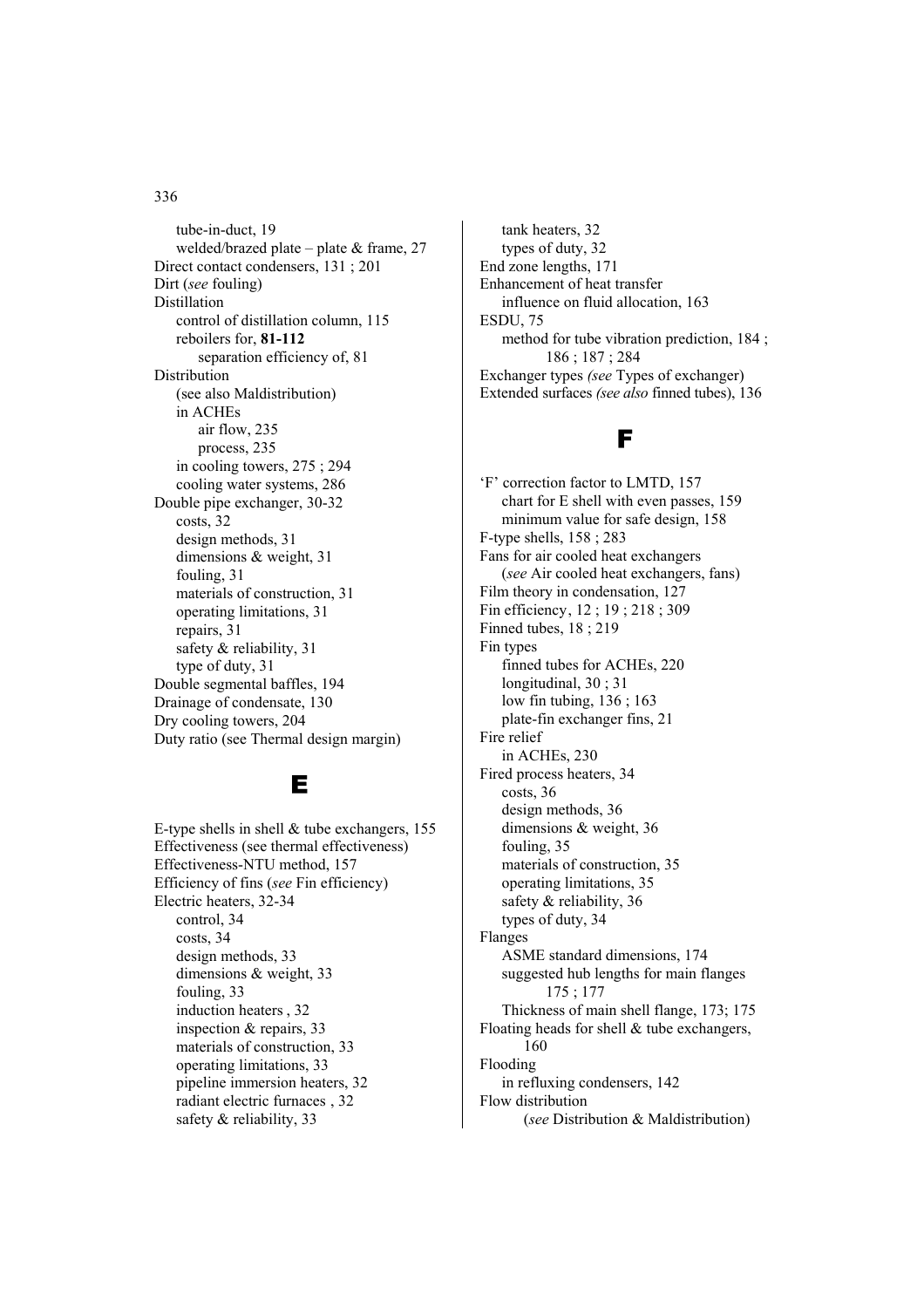Flow induced vibration *(see* Tube vibration) Fluid allocation in shell & tube exchangers, 160 factors affecting fouling, 160 materials of construction, 160 pressures, 163 pressure drops, 163 enhancement, 163 viscous fluids, 163 Fluid-elastic instability, 185 Fog formation in condensers, 127 ; 149 Fouling, 5 air cooled heat exchanger, 12 air side, 225 ; 235 'compabloc', 29 cooling water systems, 271 (*see also* Cooling water fouling) double pipe exchanger, 31 effect on pressure drop, 74 ; 281 electric heaters, 33 fired process heaters, 35 gasketed plate & frame, 14 graphite heat exchangers cubic block, 11 cylindrical block, 10 influence on fluid allocation, 160 plate-fin heat exchangers, 22 printed circuit heat exchanger, 26 scraped surface heat exchanger, 24 in shell & tube exchangers, 8 effect on fluid allocation, 160 spiral plate heat exchangers, 17 tube-in-duct, 19 Fouling factor (*see* Fouling resistance) Fouling resistance in condensers, 124 for cooling water, 278 ; 282 compact exchangers, 281 plate heat exchangers, 281 tube-side flow, 279 shell-side flow, 279 use to provide design margin, 69 ; 73 vertical thermosyphon boilers, 95 estimation from plant data, 110 Friction factor, 74 Furnaces (*see* Fired process heaters)

## G

Gasketed plate & frame heat exchangers (*see* Plate heat exchangers – gasketed plate & frame) Graphite heat exchangers, **257-267** cubic block, 11 ; 258 costs, 11 ; 262 design methods, 11 ; 264 dimensions, 11 ; 258 fouling, 11 inspection & maintenance, 11 materials of construction, 11 operating limitations, 11 ; 259 ; 260 rating, 264 safety & reliability, 11 types of duty, 11 cylindrical block, 9 ; 259 costs, 10 design methods, 10 ; 263 dimensions, 10; 260 fouling, 10 inspection & maintenance, 10 materials of construction, 10 operating limitations, 9 ; 260 rating, 263 safety & reliability, 10 types of duty, 9 plate & frame, 260 shell & tube, 258 costs, 261 ; 262 design pressure, 258 operating limitations, 260 rating, 262 thermal conductivity of graphite, 263 types of graphite, 257 carbon impregnation , 9 ; 258 furane resin impregnation, 257 phenolic resin impregnation, 257 ptfe impregnation, 9 ; 258

# H

Headers in shell & tube exchangers, 159 Heat balance, use for air flow measurement in ACHE, 244 Heat exchangers design, computer programs for, **41-57**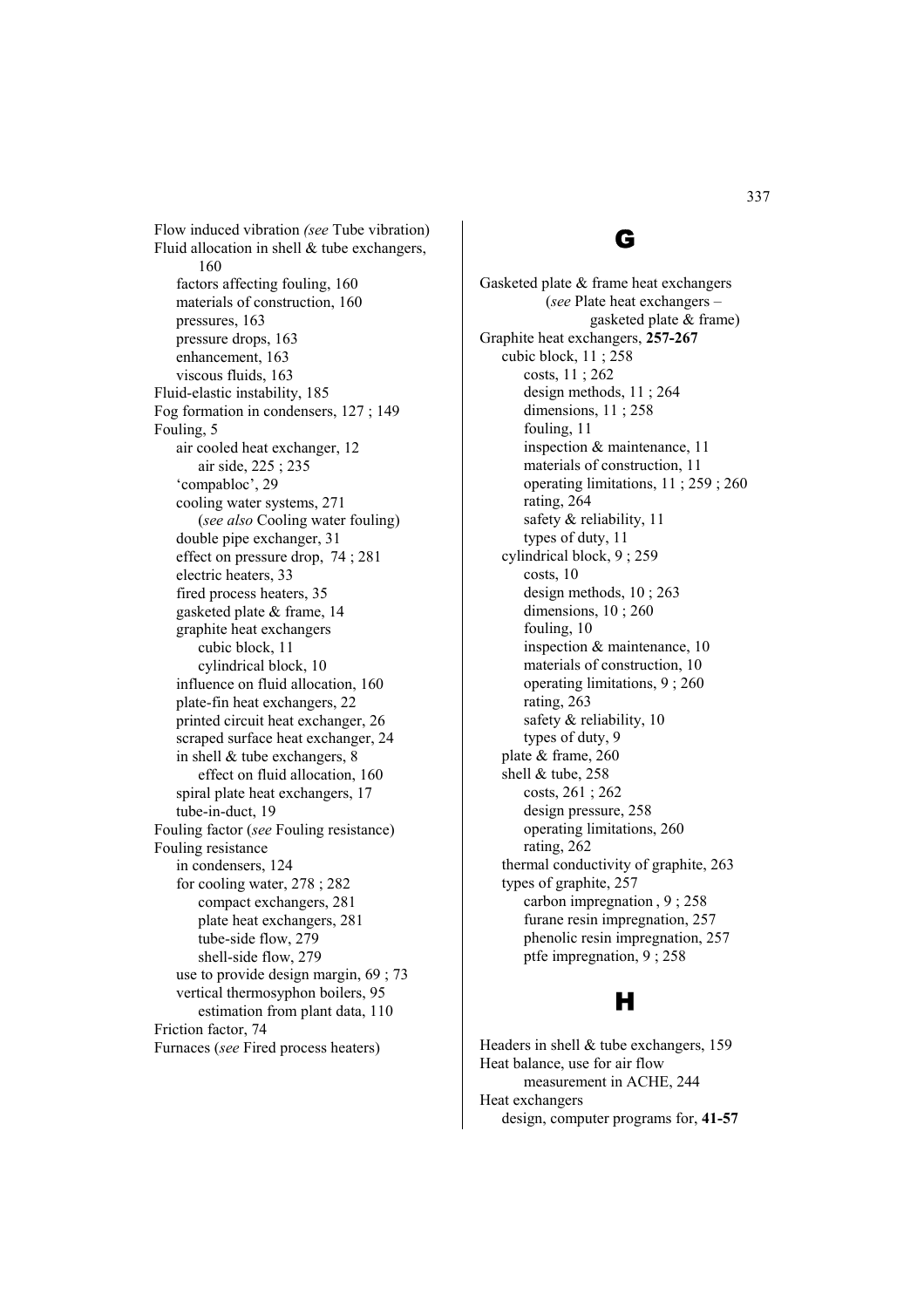design using cooling water, 276 inspection of, 295 instrumentation for, 288 pressure testing of, 291 pre-treatment, 292 types of, 8 *(see specific types for further details)*  using cooling water (*see* Cooling water, heat exchangers using) Heat storage *(see* Regenerators) Heat transfer coefficient, 54 (*see also* Heat transfer resistance) batch processes, 302 ; 307 agitated vessels process side, 310 service side, 307 Heat transfer resistance in condensation, 124 film theory methods, 127 Silver/Bell & Ghally method, 125 fouling (see Fouling resistance) High finned tubes (*see* finned tubes for ACHEs) Horizontal thermosyphon reboiler, 87 HTFS, 42 ; 43 ; 48 HTRI, 42 ; 43 Hydraulic mean diameter, 144 ; 265 Hyprotech, 43

# I

Immiscible condensates, 64 ; 131 Impingement plate, 129 ; 183 ; 284 Induction heaters (*see* Electric heaters) Inert gas use to control condensation, 120 venting of, 129 ; 136 Inspection maintenance & repairs, 6 air cooled heat exchanger, 12; 247 double pipe exchanger, 31 electric heaters, 33 gasketed plate & frame, 14 graphite heat exchangers cubic block, 11 cylindrical block, 10 heat exchangers using water, 295 plate-fin heat exchangers, 23 printed circuit heat exchanger, 26 scraped surface heat exchanger, 24

shell & tube exchangers, 9 spiral plate heat exchangers, 17 tube-in-duct, 19 Instrumentation cooling towers, 287 heat exchangers, 288 Internal reboiler, 94 Interpass luting in multi-pass condensers, 134 ; 158

### J

J-type shells, use to reduce vibration, 194 Jacketed vessels, heat transfer to, 307 service side coefficient, 308 (*see also* coils, limpet) types of jacket, 308

## K

Kettle reboilers, 90 separation efficiency of, 82 Knock-back condenser (see Condensers - refluxing systems)

### L

Layout vertical thermosyphon reboilers, 104 air cooled heat exchangers, 208 Leakage between streams on shellside, 41 ; 56 ; 75 ; 168 thermal leakage in 'F' shells, 158 ; 283 LMTD (*see* Logarithmic mean temperature difference) Logarithmic decrement, 186 Log mean temperature difference, 157 ; 302 'F' correction factor, 157 ; 265 ; 283 ; 302 Logarithmic decrement (see Tube vibration – mechanical damping) Longitudinal fins, 30 ; 31 Louvres in air cooled heat exchangers, 200 use for control, 228 Low-fin tubing (see finned tubing)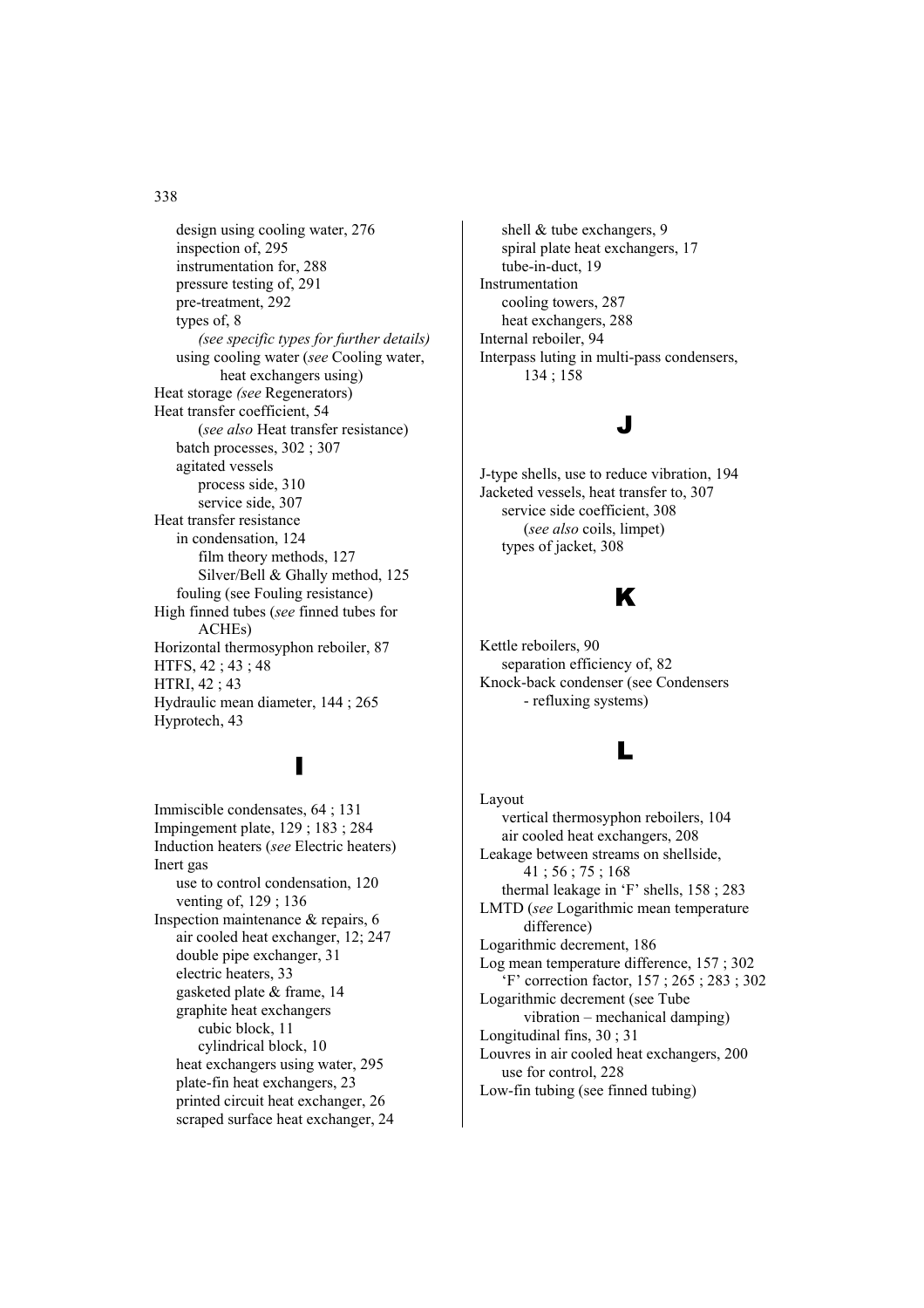## M

Maintenance (see also Inspection maintenance & repairs) cooling towers, 296 cooling water systems, 295 cleaning, 295 exchangers using cooling water, 286 Maldistribution (*see also* Distribution) air cooled heat exchangers process side, 225 ; 238 ; 239 condensers, 130 cooling towers, 275 ; 294 ; 296 Manifold-type headers for ACHEs, 224 Manifolds for air cooled heat exchangers, 200 ; 225 ; 240 Mass damping parameter in vibration, 187 Materials of construction, 5 air cooled heat exchanger, 12 ; 218 'compabloc', 29 for cooling water, 282 double pipe exchanger, 31 electric heaters, 33 fired process heaters, 35 gasketed plate & frame, 14 graphite heat exchangers cubic block, 11 cylindrical block, 10 types of graphite, 257 influence on fluid allocation, 160 plate-fin heat exchangers, 22 printed circuit heat exchanger, 26 scraped surface heat exchanger, 23 shell & tube exchangers, 8 effect on fluid allocation, 160 spiral plate heat exchangers, 17 tube-in-duct, 19 welded/brazed plate – plate & frame, 27 Mean temperature difference, 270 (*see also* Logarithmic mean temperature difference) Mechanical constraints on thermal design of shell & tube exchangers, 163 Modes of operation for computer programs, 47 Multi-hairpin exchanger (*see* Double pipe exchanger)

Multi-stream exchangers, 22 ; 25 ; 31 Multiple pass shell & tube exchangers, 157

## N

Natural convection, performance of ACHE under, 230 NTU (*see* Number of transfer units) NTU-effectiveness method, 157 Noise from air cooled heat exchangers, 209 ; 223 ; 244 Number of transfer units, 157

# O

Operating limitations, 5 air cooled heat exchanger, 12 'compabloc', 29 double pipe exchanger, 31 electric heaters, 33 fired process heaters, 35 gasketed plate & frame, 13 graphite heat exchangers cubic block, 11 cylindrical block, 9 plate-fin heat exchangers, 22 printed circuit heat exchanger, 26 scraped surface heat exchanger, 23 shell & tube exchangers, 8 spiral plate heat exchangers, 16 tube-in-duct, 19 welded/brazed plate – plate  $&$  frame, 27 Optimisation of exchanger duties, 71 Orifice plates, use for control, 286 Over design (see Thermal design margin)

## P

Packed gland for floating head, 160 'Packinox' heat exchanger (see Plate heat exchangers - welded/brazed) Pass partition lanes, 167 PCHE (see Printed circuit heat exchanger) Performance calculations, 48 Phase separation in headers, 134 ; 158 Physical properties, 46 ; **59-65** ACHE specification, 214 adjustment to provide design margin, 73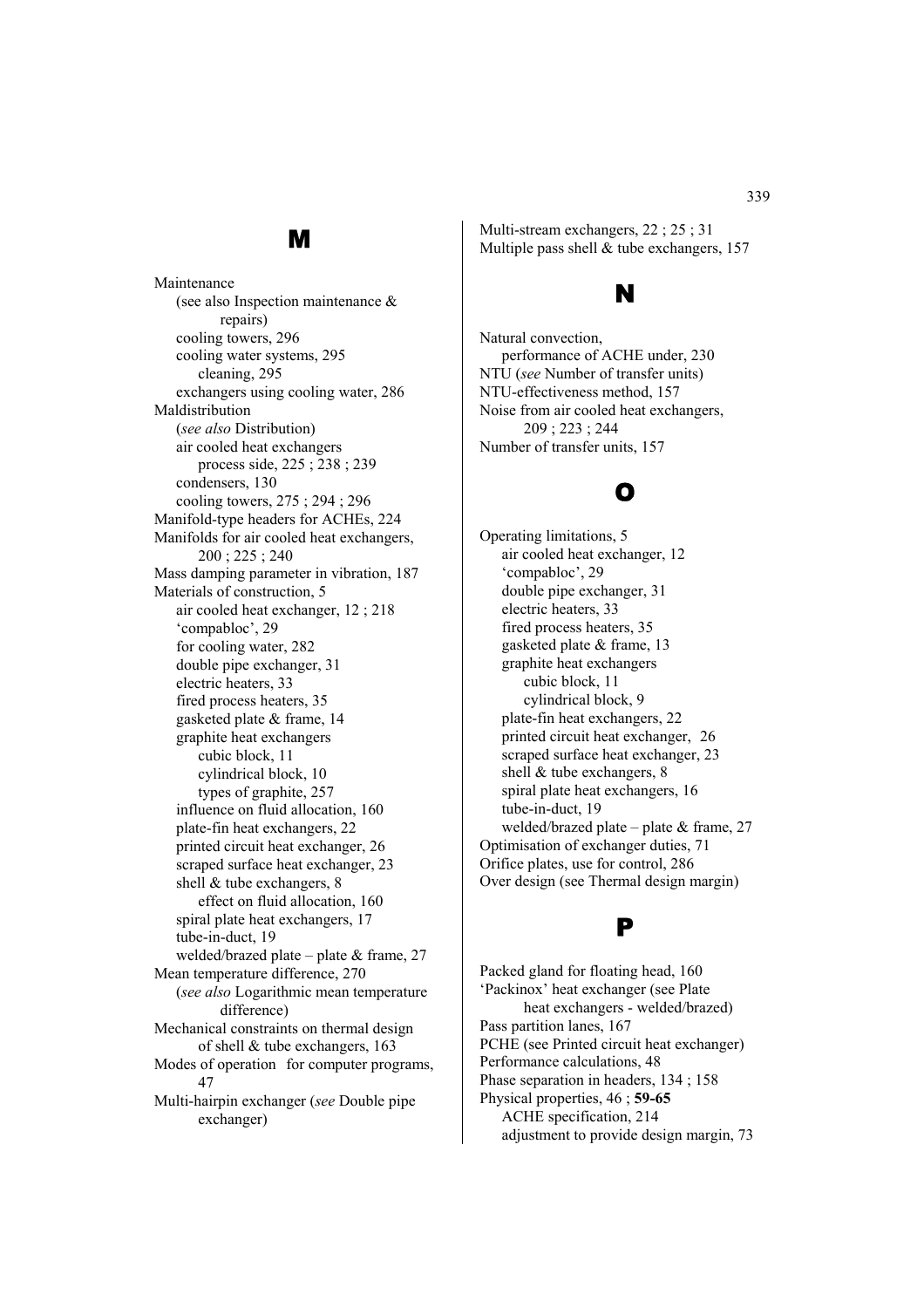component data, 60 automatic property codes, 60 direct input, 60 use for mixtures, 60 data requirements, 59 DIPPR, 59 ; 61 mixture curves, 61 extrapolation, 62 immiscible condensates, 3.5 generation, 61 selection of temperature points, 61 PPDS, 59 ; 61 program input, 46 program output, 54 Plate heat exchangers fouling resistance for cooling water, 281 gasketed plate & frame, 13 condenser, use as, 13 ; 138 costs, 15 design methods, 15 dimensions, 14 fouling, 14 graphite plates, 260 inspection maintenance & repairs, 14 materials of construction, 14 operating limitations, 13 use in closed circuit cooling system, 203 ; 270 safety & reliability, 14 types of duty, 13 spiral plate, 15 costs, 18 counter-current flow, 16 ; 17 cross flow, 16 ; 17 design methods, 18 dimensions, 18 fouling, 17 inspection maintenance & repairs, 17 materials of construction, 17 operating limitations, 16 safety & reliability, 17 types of duty, 16 welded/brazed plate exchanger, 27 'Bavex', 30 plate & frame type, 27 design methods, 27 dimensions & weight, 27 materials of construction, 27 operating limitations, 27 types of duty, 27

 'Packinox', 31 'Platular', 31 'compabloc', 28 costs, 29 construction, 29 design methods, 29 dimensions, 29 fouling, 29 materials of construction, 29 operating limitations, 29 safety & reliability, 29 types of duty, 29 Plate-fin heat exchangers, 20 arrangement of, 20 condenser, use as, 138 design methods, 23 dimensions, 23 fins for, 21 fouling, 22 inspection maintenance & repairs, 23 materials of construction, 22 operating limitations, 22 safety & reliability, 23 types of duty, 22 'Platular' heat exchanger (see Plate heat exchangers - welded/brazed) Pressure influence on fluid allocation, 161 Pressure drop accuracy of prediction, 73 air cooled heat exchangers process, 213 condensers – influence on design, 129 distribution, 55 effect of fouling on, 74 ; 281 influence on fluid allocation, 161 Pressure testing, water quality for, 291 Pre-treatment of exchangers, 292 Printed circuit heat exchanger, 24 construction of, 24 costs, 27 design methods, 26 dimensions and weight, 26 fouling, 26 operating limitations, 26 materials of construction, 26 repairs, 26 safety & reliability, 26 types of duty, 25 Protective coatings, use to prevent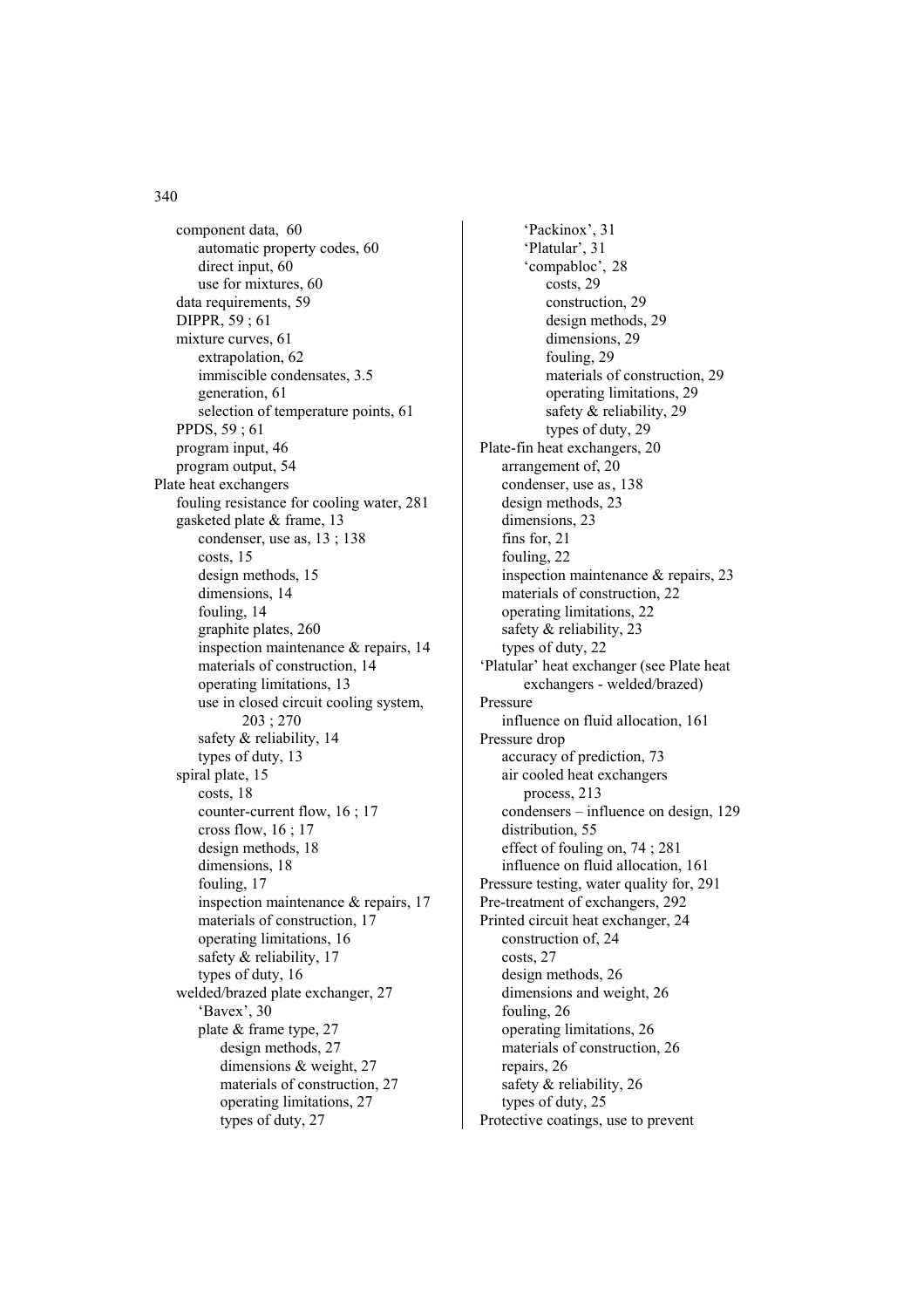corrosion, 237

Purge

## R

Radiant furnaces, electrical, 32 Rating (see also Design Methods) Raw water, use for cooling, 201 Reboilers (*see also* Boilers), **81-112** bayonet tube, 91 direct vapour injection, 84 external generation of vapour, 84 forced circulation, 88 internal, 93 kettle, 82 ; 90 selection, 81 separation efficiency, 82 suppressed vaporisation, 89 thermosyphon, 82 ; 85 horizontal, 87 vertical thermosyphon, 86 ; 94 control of, 102 using condensing pressure, 102 using condensate level, 103 using heating fluid flowrate, 103 control of column level for, 105 design of, 94 adjustments to design, 100 analysis of program results, 99 fouling, 95 heating medium temperature, 95 process specification for, 96 tube diameter, 97 tube length, 97 liquid head, 98 piping arrangement, 98 ; 99 fouling resistance – estimation from plant data, 110 layout, 104 differential expansion, 105 factors influencing design, 104 standard layouts, 105 operating range, 101 stability, 98 ; 99 ; 101 types of reboiler, 84 Recirculation of water for control, 285 Refluxing condensers (see Condensers – refluxing systems) Refrigerant, use of boiling refrigerant as

 coolant, 120 Regenerators, 37 applications, 39 fixed bed, 37 rotary, 37 thermal storage media, 37 Reliability (see Safety & reliability) Repairs (see Inspection maintenance & repairs) River water, use as coolant, 201 ; 202 Rod-baffle exchangers, 192 Rod baffles, use in electric heaters, 33

### S

Safety & reliability, 6 air cooled heat exchanger, 12 'compabloc', 29 double pipe exchanger, 31 electric heaters, 33 fired process heaters, 36 gasketed plate & frame, 14 graphite heat exchangers cubic block, 11 cylindrical block, 10 plate-fin heat exchangers, 23 printed circuit heat exchanger, 26 scraped surface heat exchanger, 24 shell & tube exchangers, 9 spiral plate heat exchangers, 17 tube-in-duct, 19 Safety margins (*see* Thermal design margins) Scaling, 271 Scraped surface heat exchangers, 23 costs, 24 design methods, 24 dimensions, 24 fouling, 24 maintenance & repairs, 24 materials of construction, 23 operating limitations, 23 safety & reliability, 24 types of duty, 23 Sealing devices (*see* Shell & tube heat exchangers) Selection of heat exchangers, **1-40** factors influencing, 4 cost, 7 delivery, 7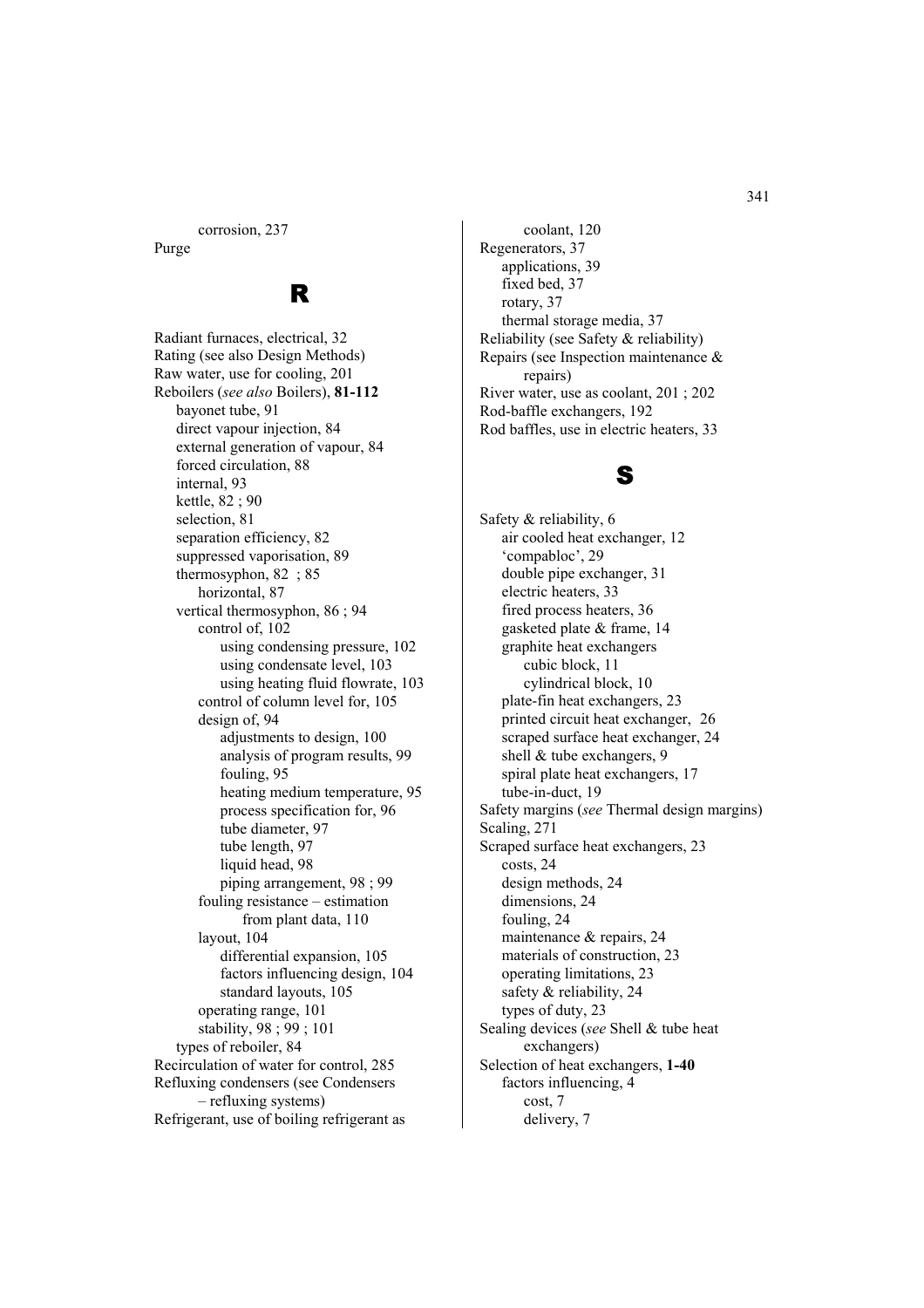design methods, 6 dimensions & weight, 7 duty, 4 fouling and cleaning , 5 inspection, maintenance & repairs, 6 materials of construction, 5 operating limits, 5 safety & reliability, 6 Self-venting flow, 130 Serrated fins in plate-fin exchangers, 21 Separation efficiency of boiler, 81 Setting plans, 57 Shell & tube exchangers, 8 ; **155-196** clearances in, 166 cleaning, 2 ; 8 design codes, 9 ; 163 design methods, 9 design of, using water, 276-287 (*see also* Cooling water, design of exchangers using) baffle arrangement, 277 ; 278 control, 285 elevation of exchanger, 282 fluid allocation, 276 maintenance, 286 materials of construction, 282 pressure drop, 281 removable bundles, 278 shell orientation, 278 sludge blowdown, 278 temperature limitations, 278 water velocity, 282 dimensions and weight, 9 end zone geometry, 171 end zone lengths, 171 ; 178-182 enhancement of heat transfer, 163 fouling,  $2:5:8$  effect on fluid allocation, 160 resistance for cooling water, 279 flange thickness, 173 ; 175 fluid allocation, 160 ; 276 graphite tubes, 258 head types, 159 advantages and disadvantages, 161 hydraulic diameter, 2 impingement plates, 129 ; 183 ; 277 inter-pass luting, 158 inspection maintenance & repairs, 9 kettle boilers, 158 limitations of design, 2

 materials of construction, 8 effect on fluid allocation, 160 mean temperature difference in, 2 mechanical constraints, 163 clearances, 166 operating limitations, 8 pass partition lane width, 167 pressure drop, 2 ; 73 safety & reliability, 9 sealing rods and strips, 56 ; 183 ; 283 shell types, 155 multiple tube pass, 157 two shell pass (TEMA 'F'), 158 single tube pass, 155 standard dimensions, 164 TEMA designations, 156 thermal effectiveness, 2 ; 157 tie rods, 183 tube counts, 177 graphical layout, 183 program correlations, 178 tubecount tables, 178 tubesheet design programs, 183 tube pitch, 166 tubesheet thickness, 169 tube vibration (*see* Tube vibration, shell and tube exchangers) types of duty, 8 U-bends, 167 viscous fluids, 163 Shell diameters, standard, 165 Silver/Bell & Ghally method, 125 SIMULATION option, 49 Single phase duties suggested design margin for, 76 Software for exchanger rating data input for, 45 flexibility of, 45 in-house, 42 interpretation of results, 51 advisory messages, 54 ancillary calculations, 56 detailed conditions, 55 error messages, 52 flow distribution, 55 input data, 51 main results, 54 physical properties, 54 pressure drop distribution, 55 setting plans, 56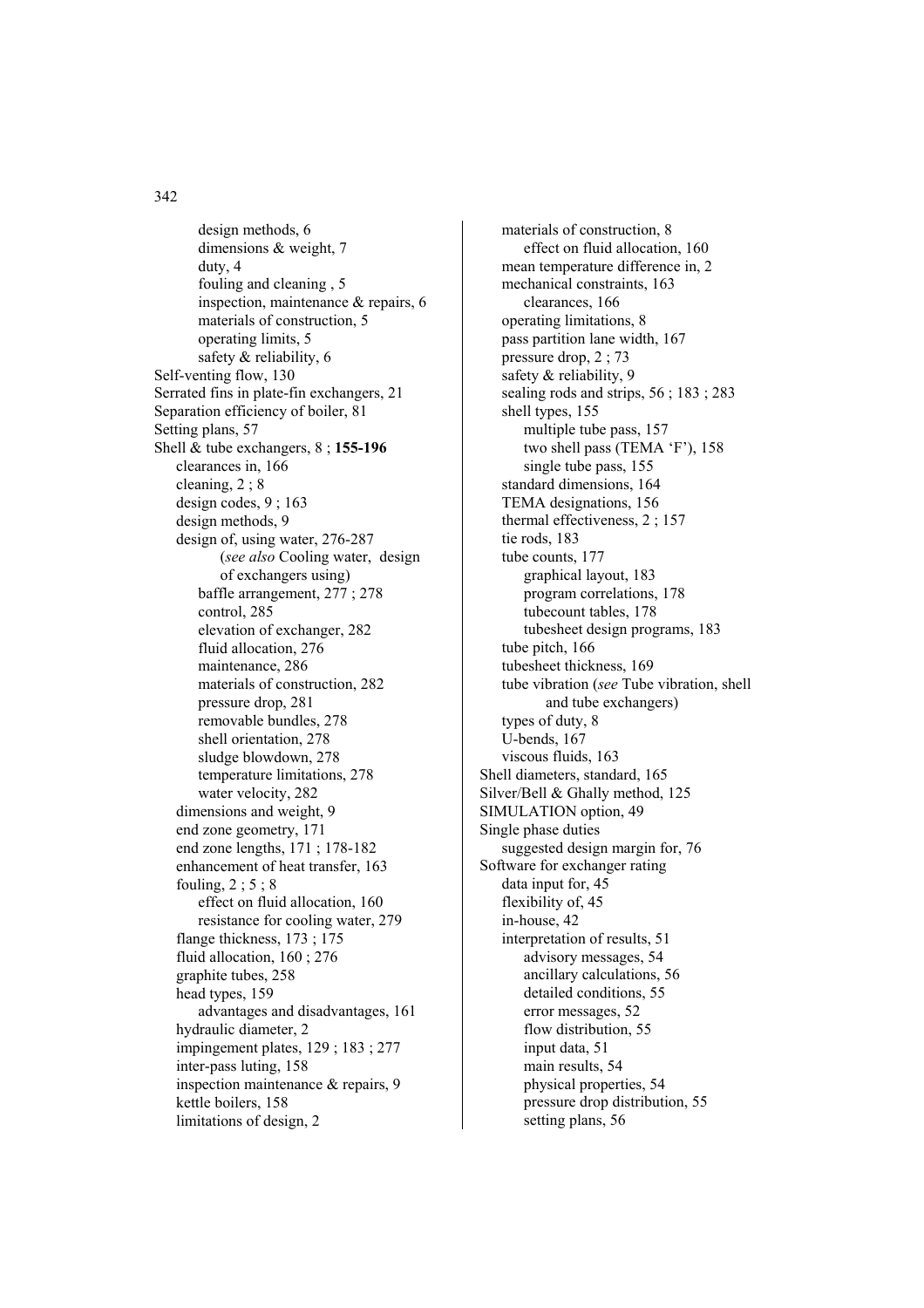warning messages, 53 limitations of, 49 links to other programs, 46 methods used, 45 modes of operation, 46 ; 47 checking, 48 design, 48 simulation, 49 output from, 46 physical property input to, 46 platforms for, 44 range available, 44 research organisations, 42 selection, 44 software houses, 43 technical support for, 47 upgrades for, 47 Spares, storage of, 296 Spiral plate heat exchangers *(see* plate heat exchangers – spiral plate) Standard dimensions, 164 Standards (see also Design codes, TEMA), 163 Stirred tanks (*see* Agitated vessels) Stream analysis method, 42 ;56 ; 75 Supersaturation as cause of fogging, 127; 149

# T

TEMA, 2 ; 8 ; 50 ;130 ; 135 155 ; 164 ; 175 nomenclature, 156 Temperature difference use of to provide design margin, 72 Thermal design margins, **67-80**  accuracy of thermal design methods, 73 heat transfer, 75 pressure drop, 73 air cooled heat exchanger, 211 combining margins, 69 critical & non-critical duties, 70 effect of over-design on performance, 76 penalties of over-design, 70 reasons for, 67 suggested values, 75 ways of providing, 71 design temperature difference, 72 excess surface, 71 fouling resistance, 73 physical property adjustment, 73 process flowrate, 72

 temperature approach, 73 Thermal effectiveness, 2 ; 8 ; 16 ; 23 ; 157 Thermal leakage in F-type shells, 158 ; 283 Thermal length, 76 Thermal resistance (*see Heat transfer resistance*) Thermal storage media, 37 Thermosyphon reboilers (*see* reboilers) Tinker, 41 ; 75 Tracers, use for air flow measurement in ACHE, 243 Tube banks, 19 ; 35 Tube counts in shell and tube exchangers (see Shell & tube exchangers) Tube dimensions, 164 ; 165 Tube-in-duct heat exchangers, 18 design methods, 19 dimensions, 19 fouling, 19 inspection maintenance & repairs, 19 materials of construction, 19 operating limitations, 19 safety & reliability, 19 types of duty, 18 Tube lengths, standard, 164 Tube pitch, 166 Tubesheet thickness, 169 Tube vibration condensers, 130 shell & tube exchangers, **184-195** ; 284 acoustic resonance, 185 assessment of risk, 188 critical velocities, 187 designing to avoid vibration, 188 auxiliary baffles, 189 baffle spacing, 189 double segmental baffles, 194 no tubes in window designs, 192 rod-baffle exchangers, 192 TEMA J-shell, 194 twisted tube exchangers, 194 U-bend problems, 194 vapour belt, 189 fluid-elastic instability, 185 mechanical damping, 186 mechanisms, 184 natural frequencies, 186 turbulent buffeting, 185 wake shedding, 185 Tubular Exchanger Manufacturers